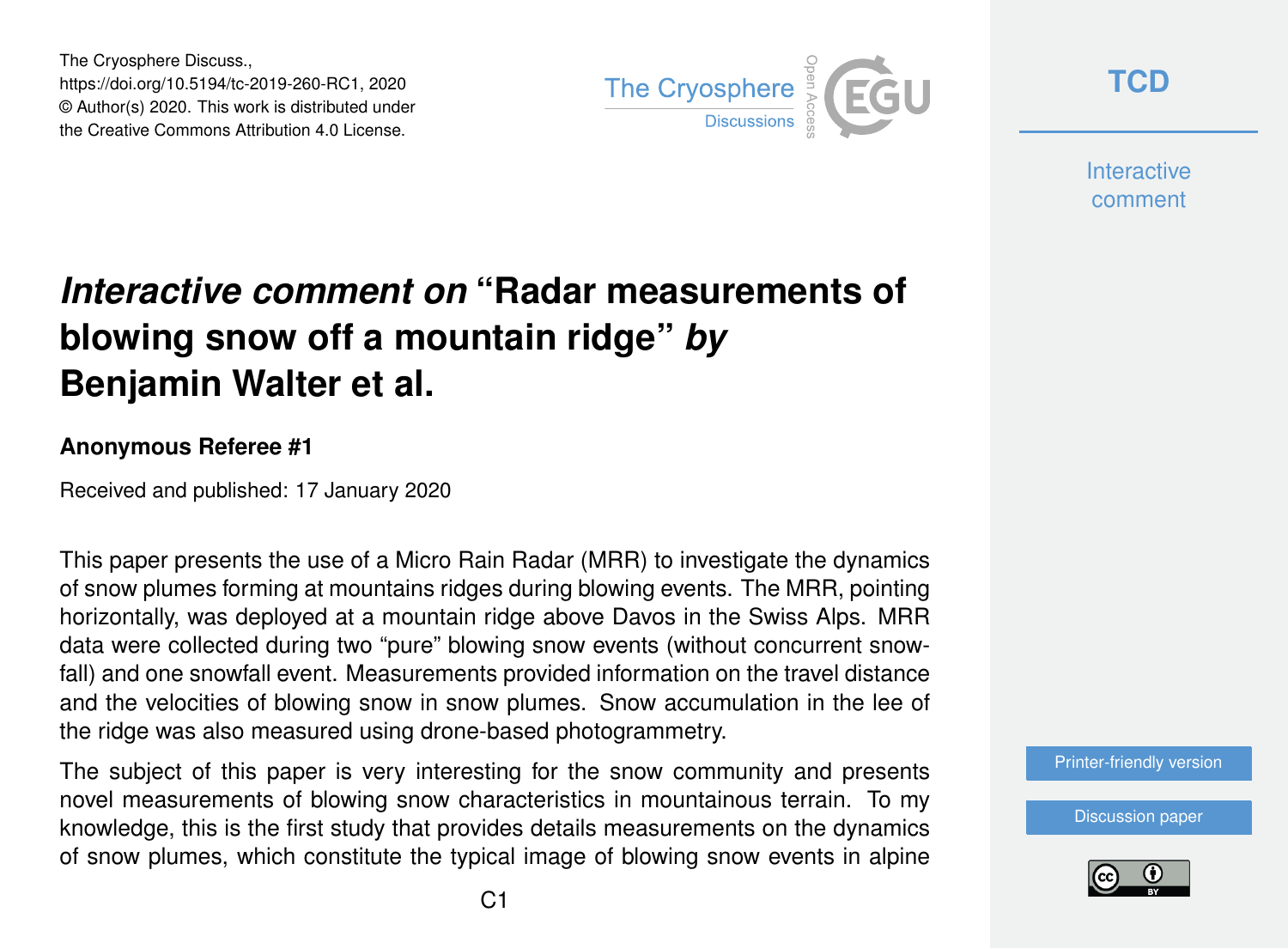terrain. So far, snow plumes have only been investigated from space (Moore, 2004) or from the air (Geerts et al., 2015). Other measurements during blowing events (fluxes, particles size and speed . . .) are typically taken at point-scale (e.g. Naaim Bouvet et al., 2010; Nishimura et al, 2014; Aksamit and Pomeroy, 2016). These data will be very useful to evaluate blowing snow model in alpine environments. Therefore, this paper should be published in The Cryosphere. However, prior to publication, the author should clarified several points that are listed below. They are followed by more technical comments.

#### **Comments**

Abstract L 11-12: The author should mention that the number of cases studied in the paper is limited. So far, it is not clear in the abstract if the results concern one or several blowing events or even a full winter season.

Introduction: As mentioned above, this study brings novelty in the field of blowing snow studies in alpine terrain. However, so far the introduction of the paper does not reflect enough this general context and lacks an overview of the existing measurement techniques (restricted to a few sentences from L 48 to L 52 in the current version of the paper). I recommend the authors to make the distinction between measurements that are collected during blowing events and measurements that are collected before and after blowing snow events. The first kind of measurements is generally made of point measurements using Snow Particle Counters (Nishimura et al., 2014; Guyomarch et al., 2019) as already mentioned in the current introduction but also using other devices such as high-speed cameras (e.g. Aksamit and Pomeroy, 2016). The second kind of measurements usually correspond to distributed measurements such maps of snow accumulation and erosion derived from Airborne or Terrestrial Lidar Scanning or photogrammetry. This is mentioned at L 50 but without any references. These two kinds of measurements are complementary and the MRR used in this study brings a next step since it provides distributed measurements during blowing snow events. I also recommend the author to mention existing studies on snow plumes (Moore, 2004;

### **[TCD](https://www.the-cryosphere-discuss.net/)**

**Interactive** comment

[Printer-friendly version](https://www.the-cryosphere-discuss.net/tc-2019-260/tc-2019-260-RC1-print.pdf)

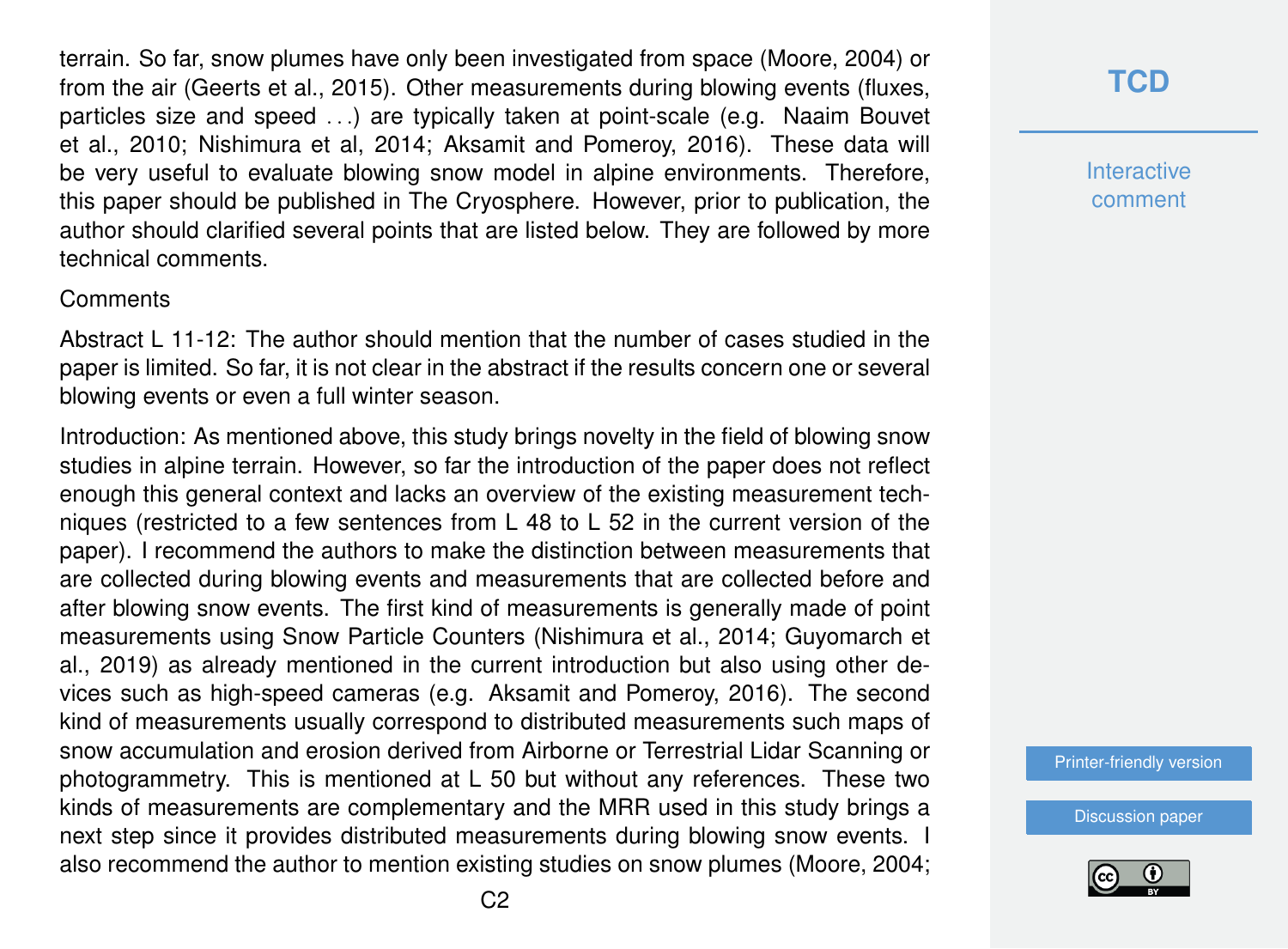Geerts et al., 2015) and their main conclusions. In addition, the introduction is missing a paragraph on the MRR technology and its traditional use to retrieve characteristics of solid precipitation. It would be valuable for the reader to know if previous attempts have been made to study blowing snow with MRR (the authors mention such application in their conclusion L 357-358). So far, the term MRR is mentioned for the first time in Methods section. Finally, the introduction in its present form mainly contains references to papers from the Davos and Lausanne group. There are no doubt that this group has published very valuable contributions in this field but a broader perspective would certainly improve the quality of the introduction.

P 2 L 50: it is not clear here if the authors are referring here to measurements of blowing snow characteristics taken during blowing snow events or to measurements collected before and after blowing snow events. For example, when they mention radar technology, are the referring to a MRR to collect data during blowing snow events or to a ground penetrating radar to collect snow depth data before and after the event? Same for the LiDAR (see my previous comment).

P 3 L 70-75: general references on the MRR technology and its application in meteorology are missing.

P 4 Figure 1: a map of the area would be useful to better understand the experimental setting and the location of the MRR with respect to the surrounding topography. Figure 2 is not sufficient and only shows the immediate surrounding of the MRR location. The authors could also show on this map the location of the transect presented in Fig 1b.

P 4 L 97-110: this paragraph is confusing since it is the first time that the authors mention that several evaluation periods were considered in this study. The authors should re-organize this section and describe earlier the different evaluation periods. This is currently done at the end of the Methods section (P5 L 128-133). Different sets of MRR parameters settings were used for each evaluation period. The authors should explain the reasons for these different values. Did it depend on the meteorolog-

### **[TCD](https://www.the-cryosphere-discuss.net/)**

**Interactive** comment

[Printer-friendly version](https://www.the-cryosphere-discuss.net/tc-2019-260/tc-2019-260-RC1-print.pdf)

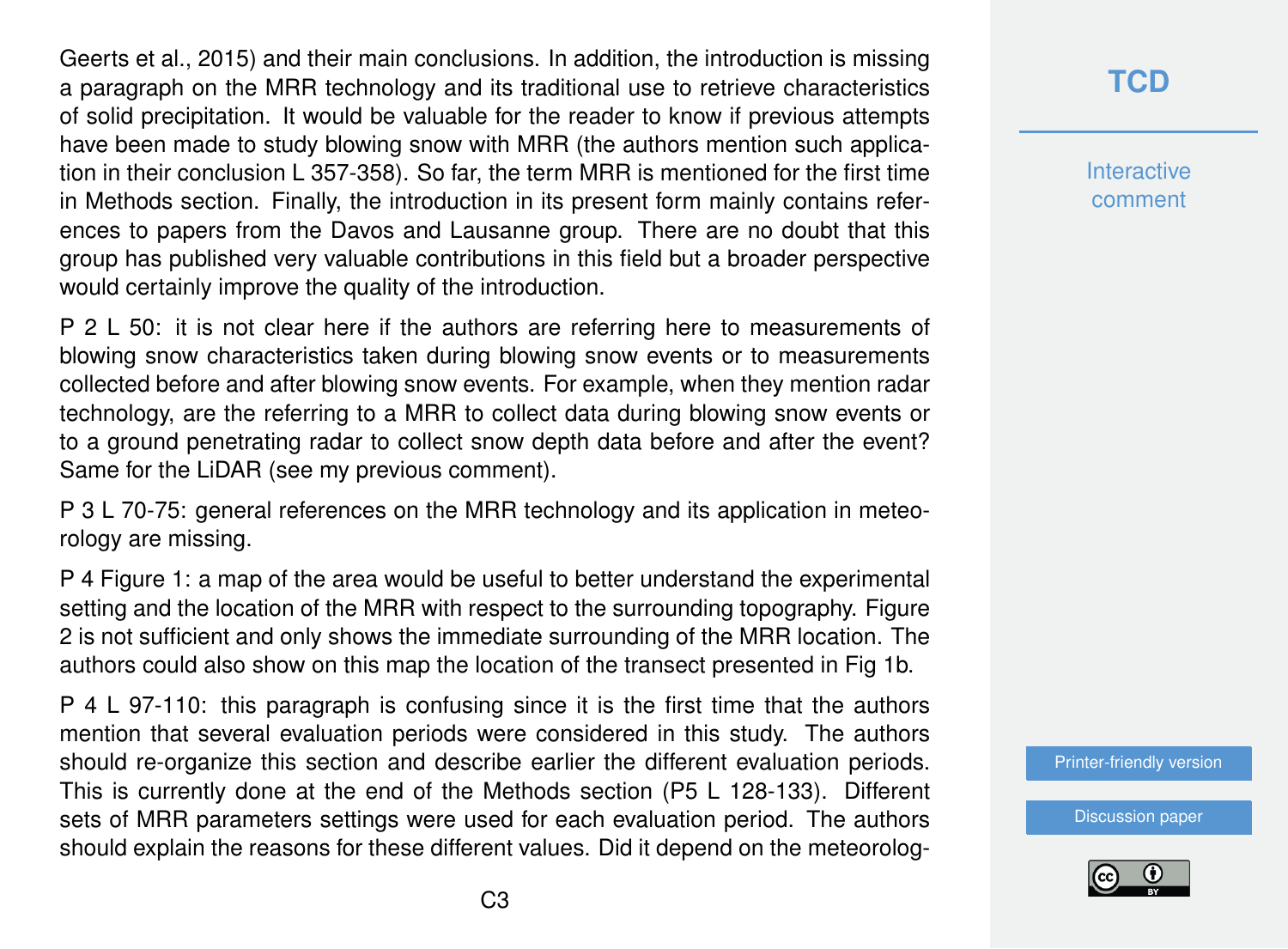ical conditions during the blowing events or the occurrence of concurrent snowfall (for evaluation period 3)?

P 7 L 159-165: it is not clear why the authors included this paragraph at the beginning of the Results section, especially since results on snow height distribution are presented later in Section 3.4.

P7 P164-166: the wind rose on Fig 2. does not bring very valuable information since it does not correspond to the period of snow depth change shown on the map. Instead, I recommend the authors to add on Fig 2 the wind rose for the full period from 12 to 21 March (date when the sonic anemometer was removed) or the wind rose only combining all major wind events during this period (as currently shown on Fig 10). In addition, it would be interesting if the author could provide at the beginning of the Results section a figure showing the two wind roses for evaluation periods one and two. This would give the reader a general overview of the wind conditions during these two events.

P 7 P 167-173: it is also not clear why the authors included this paragraph at the beginning of the Results section. A table or a figure does not support the information provided here. Since this paper constitutes the first application of a MRR to blowing snow studies in alpine terrain, I think that it would interesting to show the differences in radar reflectivity for blowing snow events with and without concurrent snowfall.

P 8 L 179: the title of this section is not appropriate since this section does not focus only on the MRR radial velocity. This section constitutes more a zoom on a specific event.

P 8 L 190-194: the MRR turbulence intensity should be defined in the Methods section at the same time as the Doppler velocity and the spectrum width.

P 10 L 227-230: the comparison between the MRR radial velocity and the horizontal velocity measured by the sonic anemometer is only carried out for the first evaluation **Interactive** comment

[Printer-friendly version](https://www.the-cryosphere-discuss.net/tc-2019-260/tc-2019-260-RC1-print.pdf)

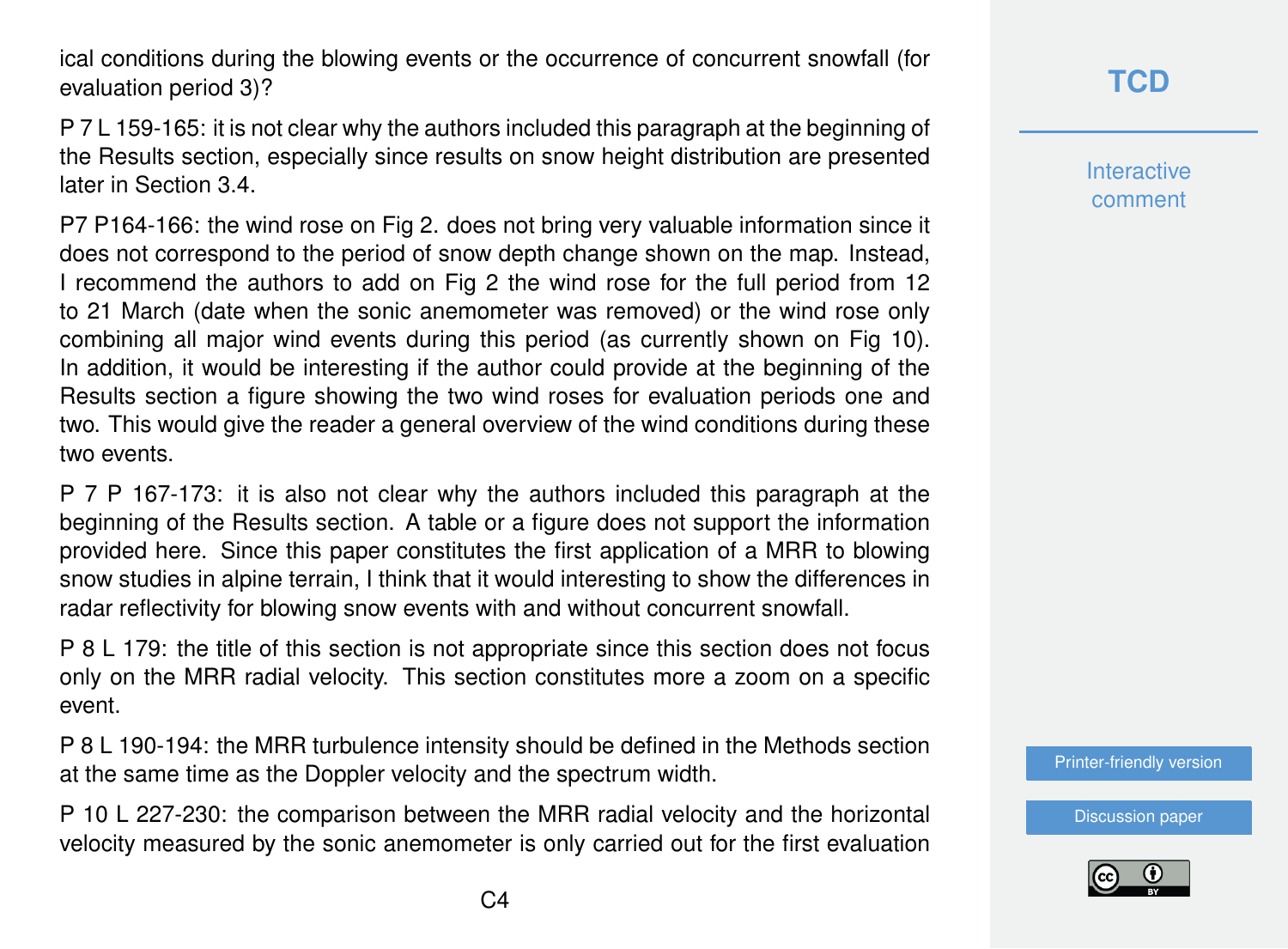period. Why did the author not consider the second period as well? Is it due to the different values of range gate length between the two periods?

P 10 L 246 – P 11 L 254: The analysis of the momentum flux revealed the presence of a low-level jet close to the ground during the first evaluation period. The presence of such hump in the lowest meters has been previously reported in measurement of the wind profile at crest location (Fohn, 1980). Did the author find negative values of the momentum flux during the second evaluation period? Overall, it would be interesting to systematically carry out the same analysis for the two pure blowing snow events in Section 3.2.

P12 L 274-207. The authors mention that the average wind speed was larger during the second episode, explaining the larger transport distances. To better understand these differences of transport distance, it would be interesting to show the distributions of wind speed during the two blowing snow events and not only the average values. In a sense, Figure 7 could provide this information but the author should separate the data for the 2 blowing events. At L 279, the authors mention that the snow surface conditions and its erodibility may have been different between the two episodes. This suggests that the relationship between the transport distance and the wind speed varied between the two episodes. Separating the data on Fig. 7 would help answering this question.

P 12 L 282-283: the extrapolation of the median wind velocity to obtain a threshold velocity is rather hazardous. Indeed, the definition of the threshold velocity differs from the traditional definition of the threshold velocity for the onset of snow transport in saltation (e.g. Schmidt, 1980; Guyomarc'h and Merindol, 1998 Clifton et al., 2006). The authors should better comment on the definition of the threshold velocity and its difference with previous studies.

P 13-14: Section 3.4 presents the results on snow depth changes during the period from 12 to 29 March. This period does not correspond to the two pure blowing snow events studied in the previous sections. The authors should improve the description

## **[TCD](https://www.the-cryosphere-discuss.net/)**

**Interactive** comment

[Printer-friendly version](https://www.the-cryosphere-discuss.net/tc-2019-260/tc-2019-260-RC1-print.pdf)

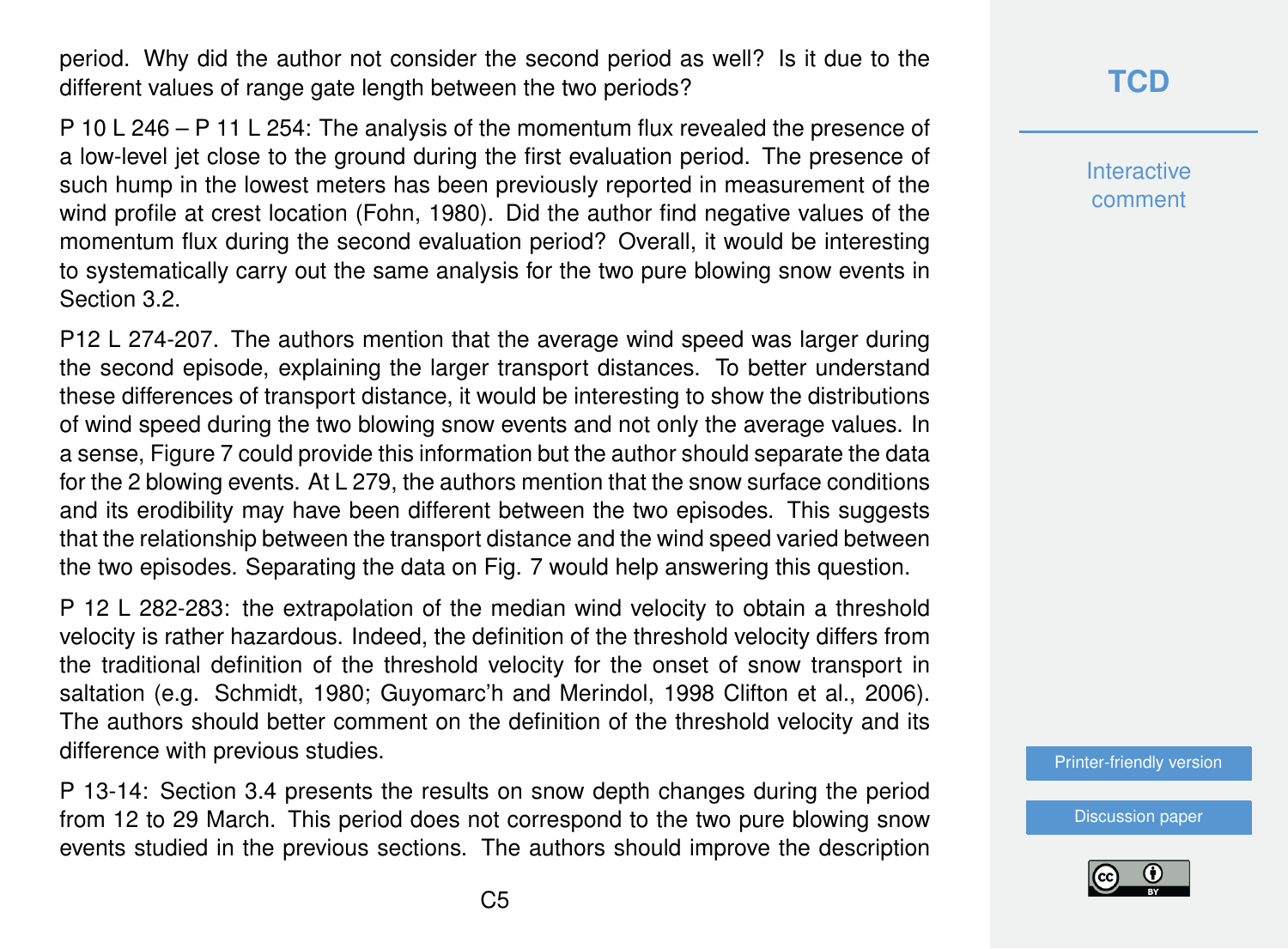of the linkage between the snow depth changes and the blowing snow characteristics derived from the MRR in Sect. 3.1 to 3.3. Indeed, so far, the MRR data in Sect. 3.4 are only used to show that the agreement is good between the MRR radial velocity and the sonic anemometer wind velocity. This was already shown in Fig 4 and 5. For example, can the author discuss similarities or differences between the transport distance from the MRR and the pattern of snow deposition in the lee of ridge? Overall, the author should better justify why showing the snow depth changes bring constructive information to this study. So far, I cannot find it and would recommend to the authors to remove this section from the paper and to focus on a mode detailed evaluation of the two blowing snow events.

P 15 L 360-364: the potential of LiDAR is not clearly defined here. Are the authors referring to Airborne Laser Scanner for measure before and after blowing snow events or vertically- (or horizontally-) pointing cloud physics Lidar for measurements during blowing snow events.

P 15: Section 4: Errors and uncertainties associated with the MRR data are not discussed in the text. It would be a very valuable addition since this paper constitutes the first investigation of the dynamics of snow plumes with a MRR and we can expect more studies to come in the future. The authors should also mention in their conclusion the potential for innovative model evaluation.

#### Technical Comments

Abstract L 18-19: the definition of threshold wind speed used here is questionable and a value of the threshold velocity with two decimal value may not be relevant for the abstract.

P 1 l 30: the references to Gerber et al (2018) and Sharma et al (2019) are not fully appropriate here. Indeed, the paper by Gerber et al (2018) does not study blowing and drifting snow and the paper by Sharma et al (2019) focuses on snow bedforms, which are typically below the slope scale.

### **[TCD](https://www.the-cryosphere-discuss.net/)**

**Interactive** comment

[Printer-friendly version](https://www.the-cryosphere-discuss.net/tc-2019-260/tc-2019-260-RC1-print.pdf)

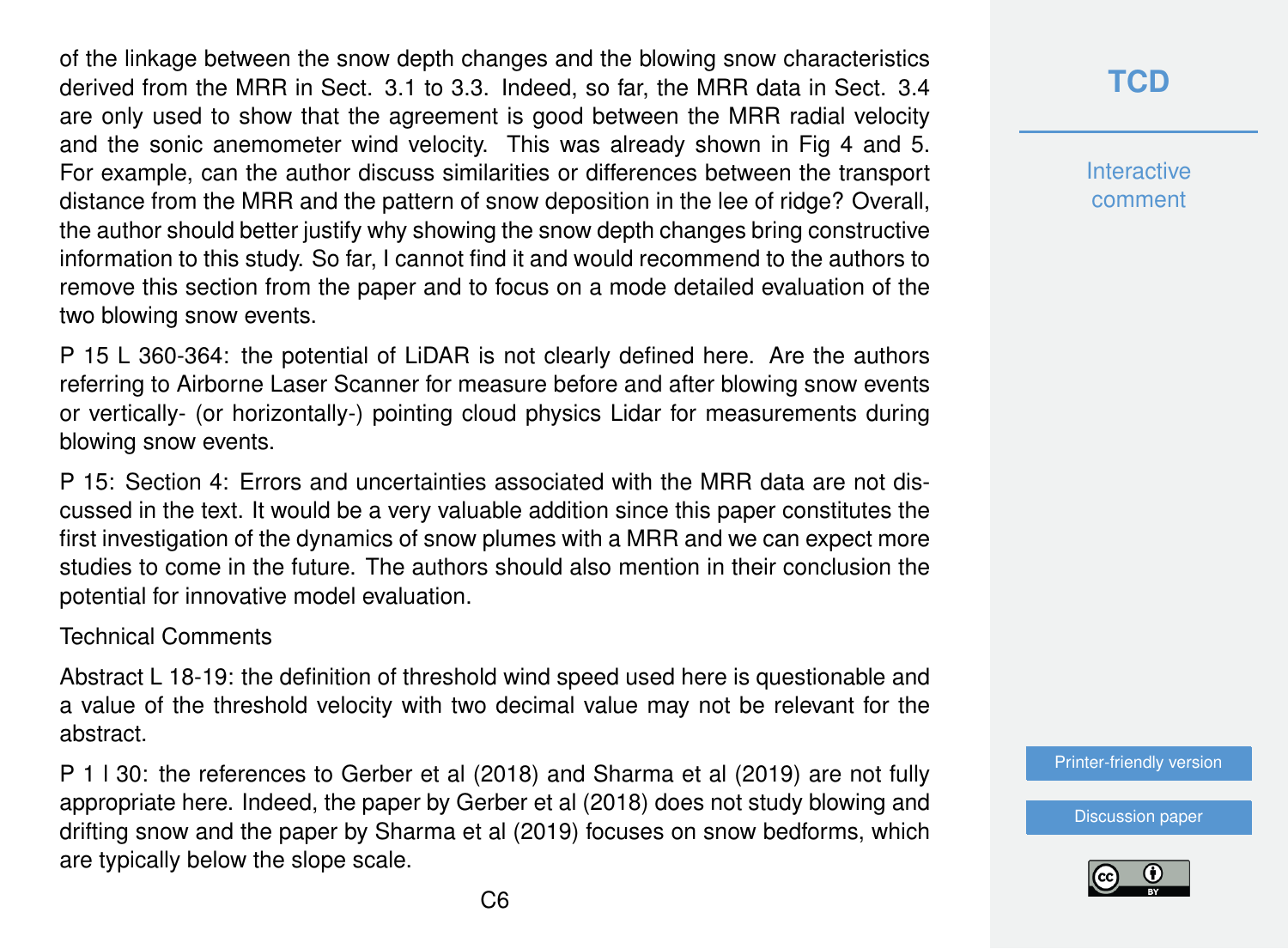P 2 L 46: the paper by Gerber et al (2018) only concerns modelling and observations of snowfall in alpine terrain. It would be valuable to add references to other studies that also consider drifting and blowing snow. See Mott et al. (2018) for a list of relevant references.

P 3 L 66-67: it would be interesting here to provide the link to the Envidat webpage that host the data collected during the campaign.

Table 1: the date for event 3 in the table differ from the date given in the text (L 129).

P 13 L 304: should it be "< 0.05 for period one"?

P 14 L 329-330: the dismantling date for the MRR and the SDS should be given in the Methods section.

References (used in this review and not present in the initial manuscript)

Aksamit, N. O., & Pomeroy, J. W. (2016). Near-surface snow particle dynamics from particle tracking velocimetry and turbulence measurements during alpine blowing snow storms. The Cryosphere, 10(6), 3043-3062.

Föhn, P. M. (1980). Snow transport over mountain crests. Journal of Glaciology, 26(94), 469-480.

Geerts, B., Pokharel, B., & Kristovich, D. A. (2015). Blowing snow as a natural glaciogenic cloud seeding mechanism. Monthly Weather Review, 143(12), 5017-5033.

Guyomarc'h, G., & Mérindol, L. (1998). Validation of an application for forecasting blowing snow. Annals of Glaciology, 26, 138-143.

Guyomarc'h, G., Bellot, H., Vionnet, V., Naaim-Bouvet, F., Déliot, Y., Fontaine, F., ... & Naaim, M. (2019). A meteorological and blowing snow data set (2000–2016) from a high-elevation alpine site (Col du Lac Blanc, France, 2720 m asl). Earth System Science Data, 11(1), 57-69.

**[TCD](https://www.the-cryosphere-discuss.net/)**

**Interactive** comment

[Printer-friendly version](https://www.the-cryosphere-discuss.net/tc-2019-260/tc-2019-260-RC1-print.pdf)